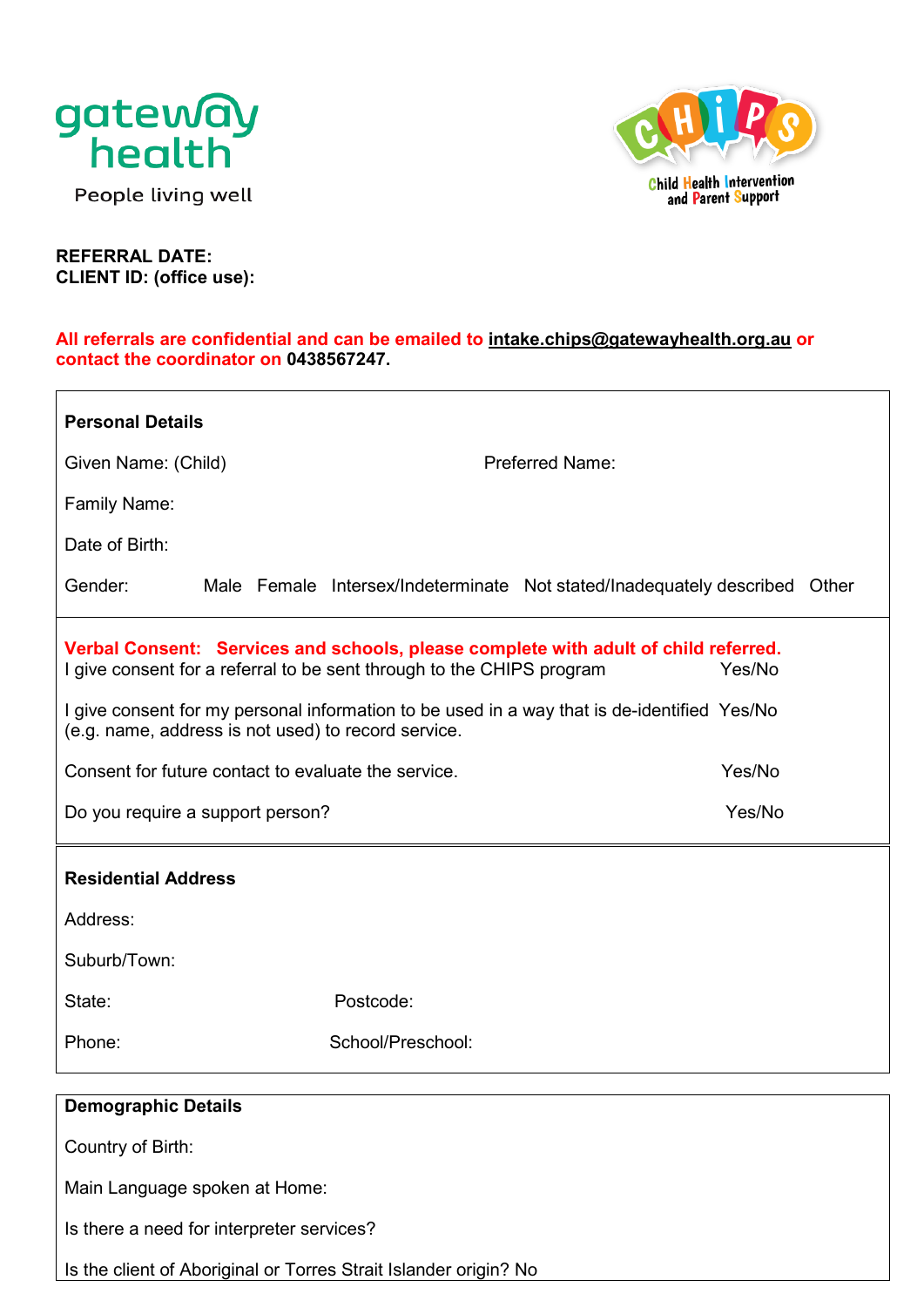| Refugee Status:                                                                                 | <b>Yes/No/Not Stated</b> |  |  |  |
|-------------------------------------------------------------------------------------------------|--------------------------|--|--|--|
| If yes, year of arrival:                                                                        |                          |  |  |  |
| Does the client have one or more of the following impairments, conditions or disabilities?      |                          |  |  |  |
| Yes/No<br>Intellectual learning                                                                 |                          |  |  |  |
| Psychiatric                                                                                     | Yes/No                   |  |  |  |
| Sensory/speech                                                                                  | Yes/No                   |  |  |  |
| Physical/diverse                                                                                | Yes/No                   |  |  |  |
| Not stated/inadequately described                                                               | Yes/No                   |  |  |  |
| None                                                                                            |                          |  |  |  |
| Contacts.                                                                                       |                          |  |  |  |
| <b>Parent or Significant other:</b>                                                             |                          |  |  |  |
| Name:                                                                                           |                          |  |  |  |
| Address:                                                                                        |                          |  |  |  |
| E-Mail:<br>Phone:                                                                               |                          |  |  |  |
| Relationship to child:                                                                          |                          |  |  |  |
| Date of Birth:                                                                                  |                          |  |  |  |
| Willing to participate:                                                                         | Yes/No                   |  |  |  |
| <b>Parent or Significant Other:</b>                                                             |                          |  |  |  |
|                                                                                                 |                          |  |  |  |
|                                                                                                 |                          |  |  |  |
| Phone:                                                                                          |                          |  |  |  |
|                                                                                                 |                          |  |  |  |
| Date of Birth: <u>Communications and the set of Birth: Communications and the set of Birth:</u> |                          |  |  |  |
| Willing to participate:                                                                         | Yes/No                   |  |  |  |
| <b>Emergency Contact:</b>                                                                       |                          |  |  |  |
| Name:                                                                                           |                          |  |  |  |
| Address:                                                                                        |                          |  |  |  |
| Relationship to consumer:                                                                       |                          |  |  |  |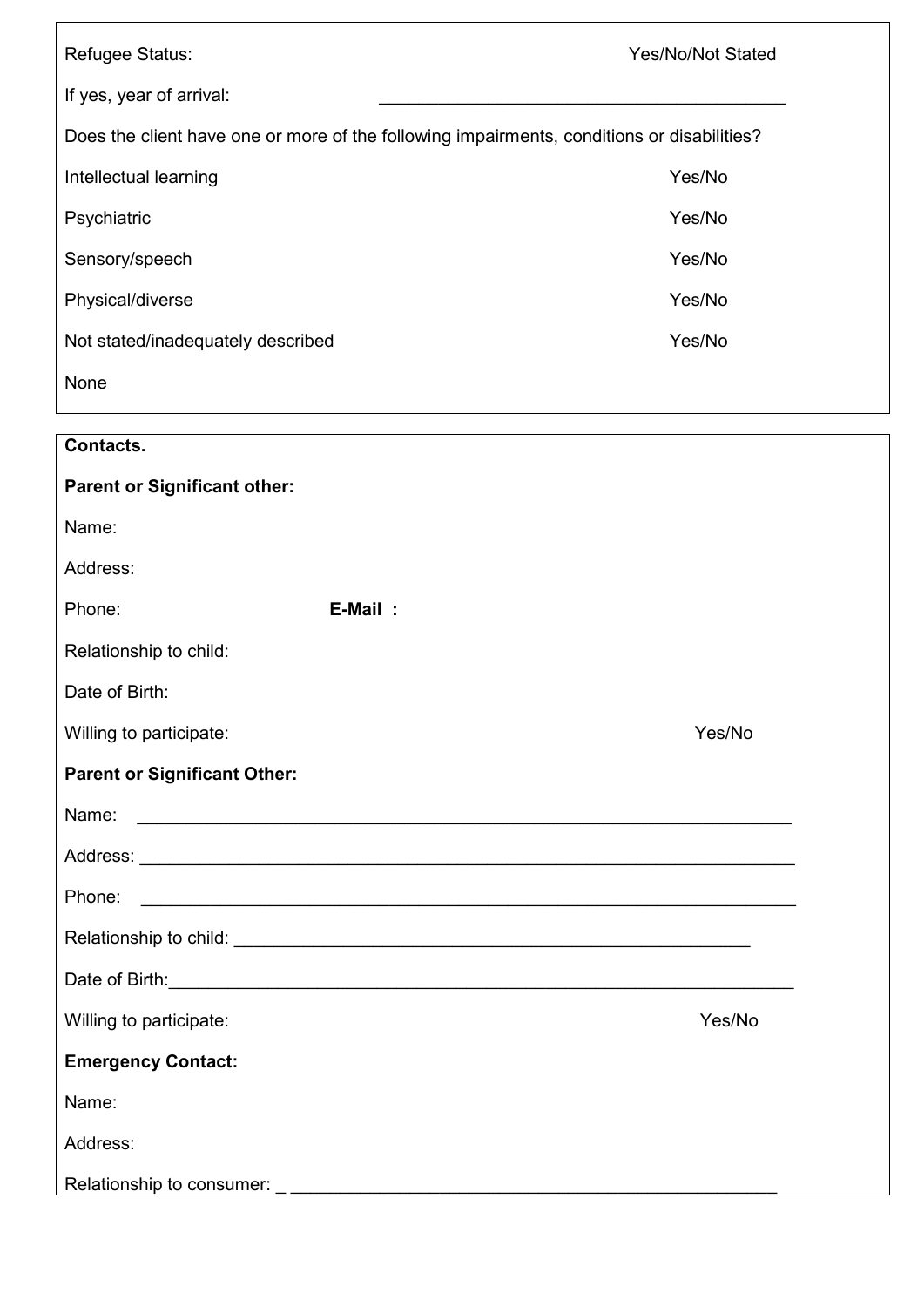| <b>Financial</b> |  |
|------------------|--|
|                  |  |

Source of Income: \_\_\_\_\_\_\_\_\_\_\_\_\_\_\_\_\_\_\_\_\_\_\_\_\_\_\_\_\_\_\_\_\_\_\_\_\_\_\_\_\_\_\_\_\_\_\_\_\_\_\_\_\_\_\_\_\_\_

Health Care Card: \_\_\_\_\_\_\_\_\_\_\_\_\_\_\_\_\_\_\_\_\_\_\_\_\_\_\_\_\_\_\_\_\_\_\_\_\_\_\_\_\_\_\_\_\_\_\_\_\_\_\_\_\_\_\_\_\_\_

### **Are there any custody arrangements for your child that may impact upon their participation in the CHIPS program or any Child Protection Orders?** Yes/No

Please Specify:

| <b>Person Completing Form/Referrer</b> |  |
|----------------------------------------|--|
| Date:                                  |  |
| Name:                                  |  |
| Role:                                  |  |
| Organisation:                          |  |
| Phone:                                 |  |
| Email:                                 |  |
|                                        |  |

## **Other Children**

| Child's Name: | Child's Name: |
|---------------|---------------|
| DOB:          | DOB:          |
| Gender:       | Gender:       |
| Address:      | Address:      |
|               |               |
| Child's Name: | Child's Name: |
| DOB:          | DOB:          |
| Gender:       | Gender:       |
| Address:      | Address:      |
|               |               |
| Child's Name: | Child's Name: |
| DOB:          | DOB:          |
| Gender:       | Gender:       |
| Address:      | Address:      |
|               |               |
|               |               |
|               |               |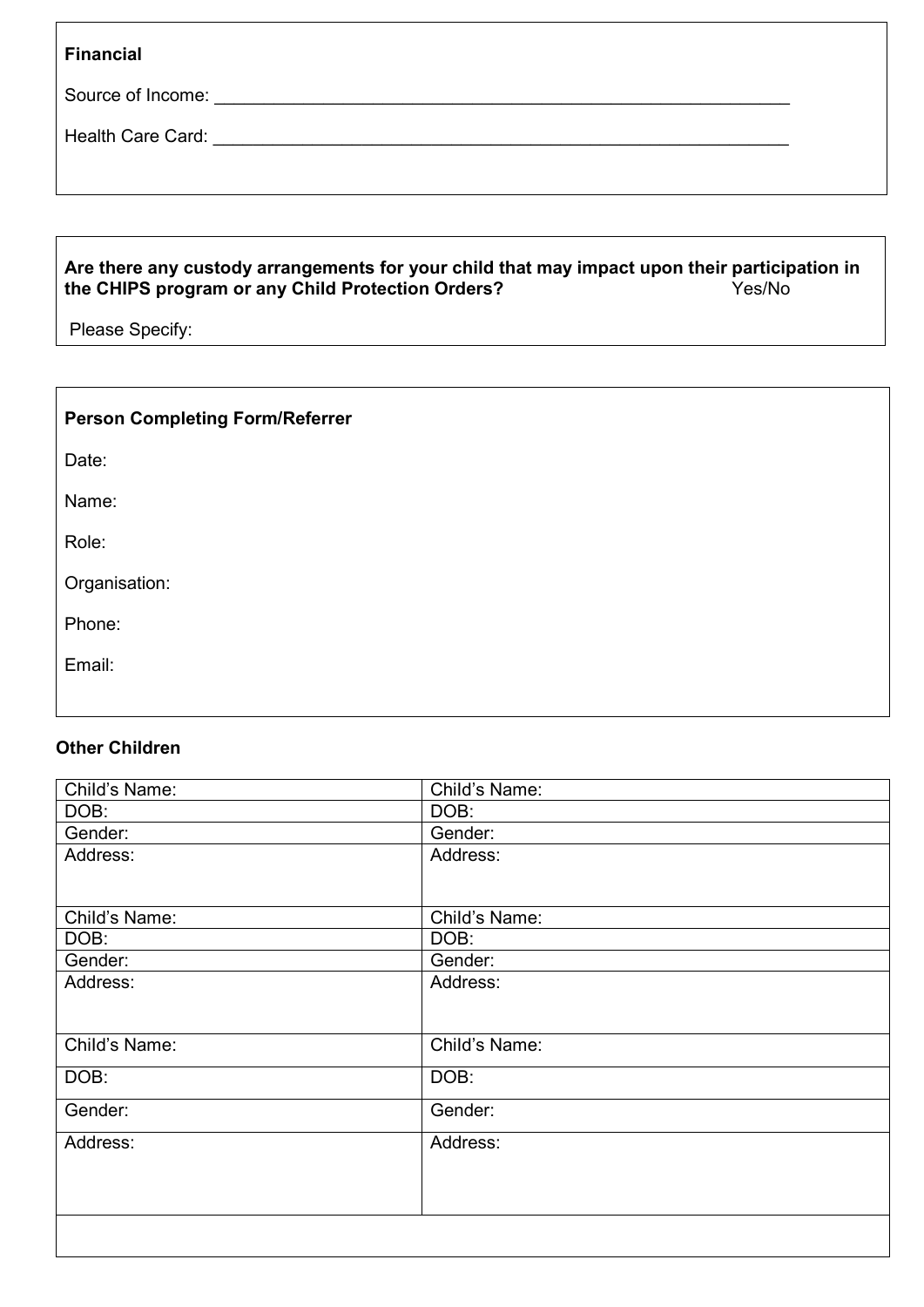| <b>Current Support/Services/people</b> |  |  |
|----------------------------------------|--|--|
|                                        |  |  |
|                                        |  |  |
|                                        |  |  |
|                                        |  |  |
|                                        |  |  |
|                                        |  |  |
|                                        |  |  |
|                                        |  |  |

**Reason for Referral i.e. challenges, concerns, events?** 

**What is going well? strengths?**